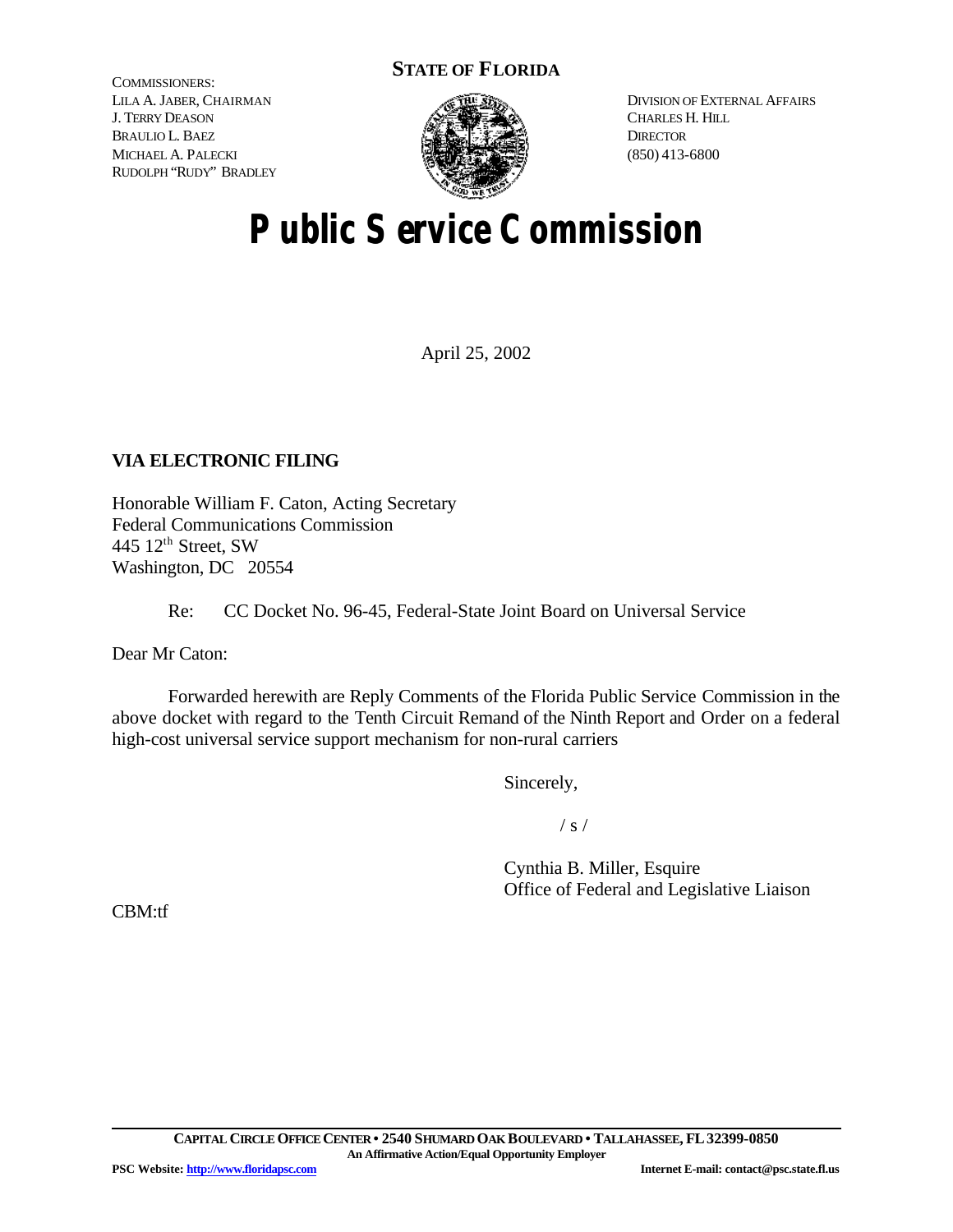## **Before the Federal Communications Commission Washington, D.C. 20554**

| In the Matter of             |                     |
|------------------------------|---------------------|
|                              |                     |
| Federal-State Joint Board on | CC Docket No. 96-45 |
| Universal Service            |                     |
|                              |                     |

### **REPLY COMMENTS OF THE FLORIDA PUBLIC SERVICE COMMISSION**

The Florida Public Service Commission (FPSC) submits these reply comments in response to the Notice of Proposed Rulemaking (Notice) released on February 15, 2002 (FCC 02-41). In this Notice, the Federal Communications Commission (FCC) requested comments on issues from the *Ninth Report and Order*,<sup>1</sup> remanded by the United States Court of Appeals for the Tenth Circuit.<sup>2</sup> The *Ninth Report and Order* established a federal high-cost universal service support mechanism for non-rural carriers based on forward-looking economic costs. The Court remanded the *Ninth Report and Order* to the FCC for further consideration and explanation ofits decision. Specifically, the Court remanded it to the FCC to "establish an adequate legal and factual basis for the *Ninth Report and Order* and, if necessary, to reconsider the operative mechanism promulgated in that Order." In particular, the Court concluded that the FCC did not (1) define adequately the key statutory terms "reasonably comparable" and "sufficient"; (2) adequately explain setting the funding benchmark at 135 percent of the national average; (3) provide inducements for state universal service mechanisms; or (4) explain how this funding mechanism will interact with other universal service programs.

<sup>&</sup>lt;sup>1</sup> Federal-State Joint Board on Universal Service, Ninth Report & Order and Eighteenth Order on Reconsideration, 14 FCC Rcd. 20432(1999)(*Ninth Report and Order*)

<sup>&</sup>lt;sup>2</sup> *Qwest Corp. v FCC*, 258 F.3d 1191 (10<sup>th</sup> Cir.2001)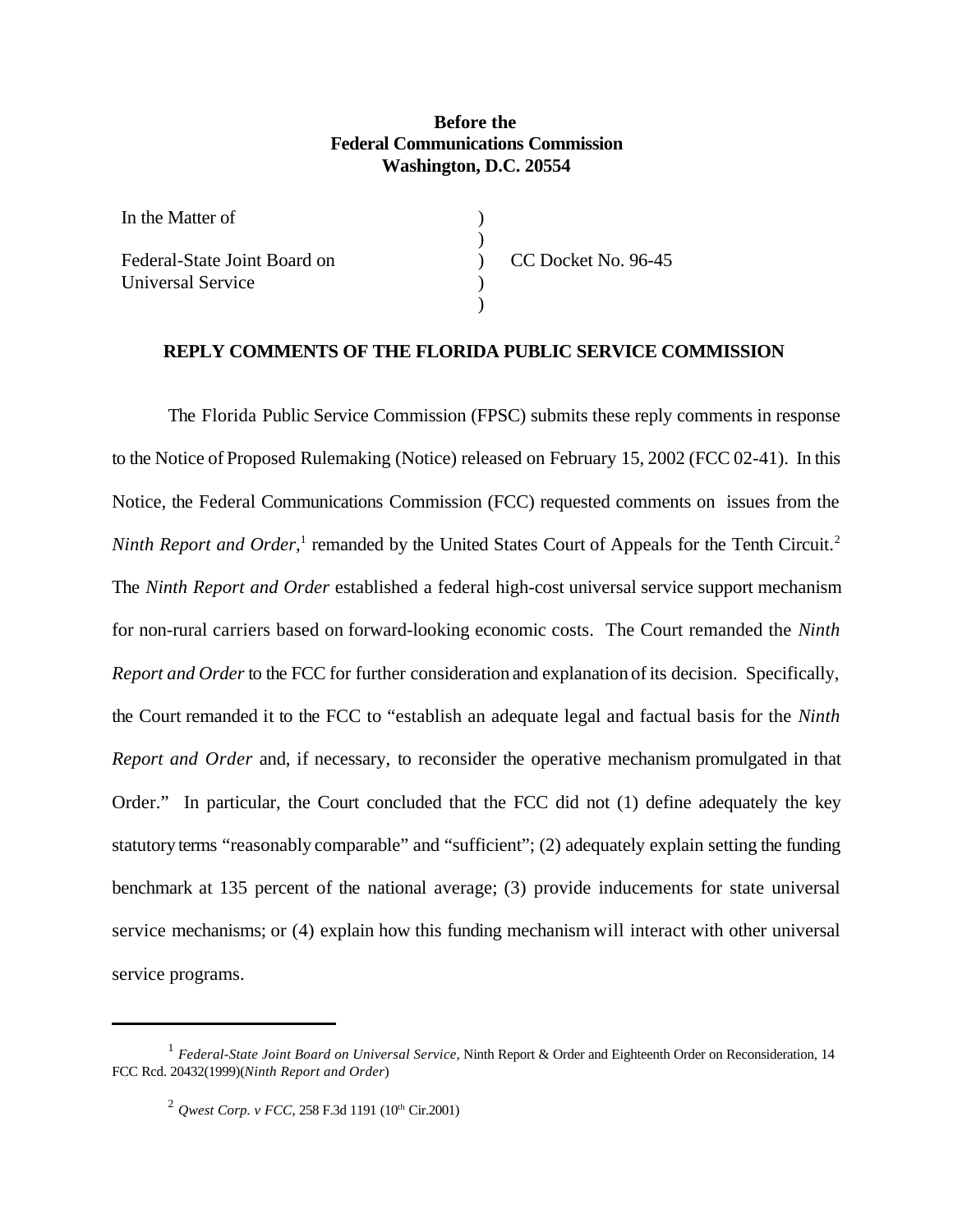#### **Reasonable Comparability**

The Joint Board recommended thatreasonable comparability should be interpreted as "a fair range of urban/rural rates both within a state's borders, and among states nationwide."<sup>3</sup> The FCC adopted this recommendation and elaborated by interpreting the goal of maintaining a "fair range" of rates to mean that "support levels must be sufficient to prevent pressure from high costs and the development of competition from causing unreasonable increases in rates above current, affordable levels."<sup>4</sup> The FCC later determined that "reasonably comparable must mean some reasonable level above the national average forward-looking cost per line, i.e., greater than 100 percent of the national average."<sup>5</sup> These definitions were rejected by the Court because it did not find them to be reasonable interpretations of the statutory language, which calls for reasonable comparability between rural and urban rates.

The FPSC finds merit in the proposal filed by Verizon to define "reasonably comparable" as rates in urban and rural areas that are within two standard deviations of each other or of the national mean. We agree with several commentors that "reasonably comparable" does not mean

<sup>&</sup>lt;sup>3</sup> Federal-State Universal Service Joint Board, Second Recommended Decision, FCC 98J-7, par. 15.

<sup>&</sup>lt;sup>4</sup> FCC, Seventh Report and Order, FCC 99-119, par. 30.

<sup>&</sup>lt;sup>5</sup> FCC, Ninth Report and Order, FCC 99-306, par. 54.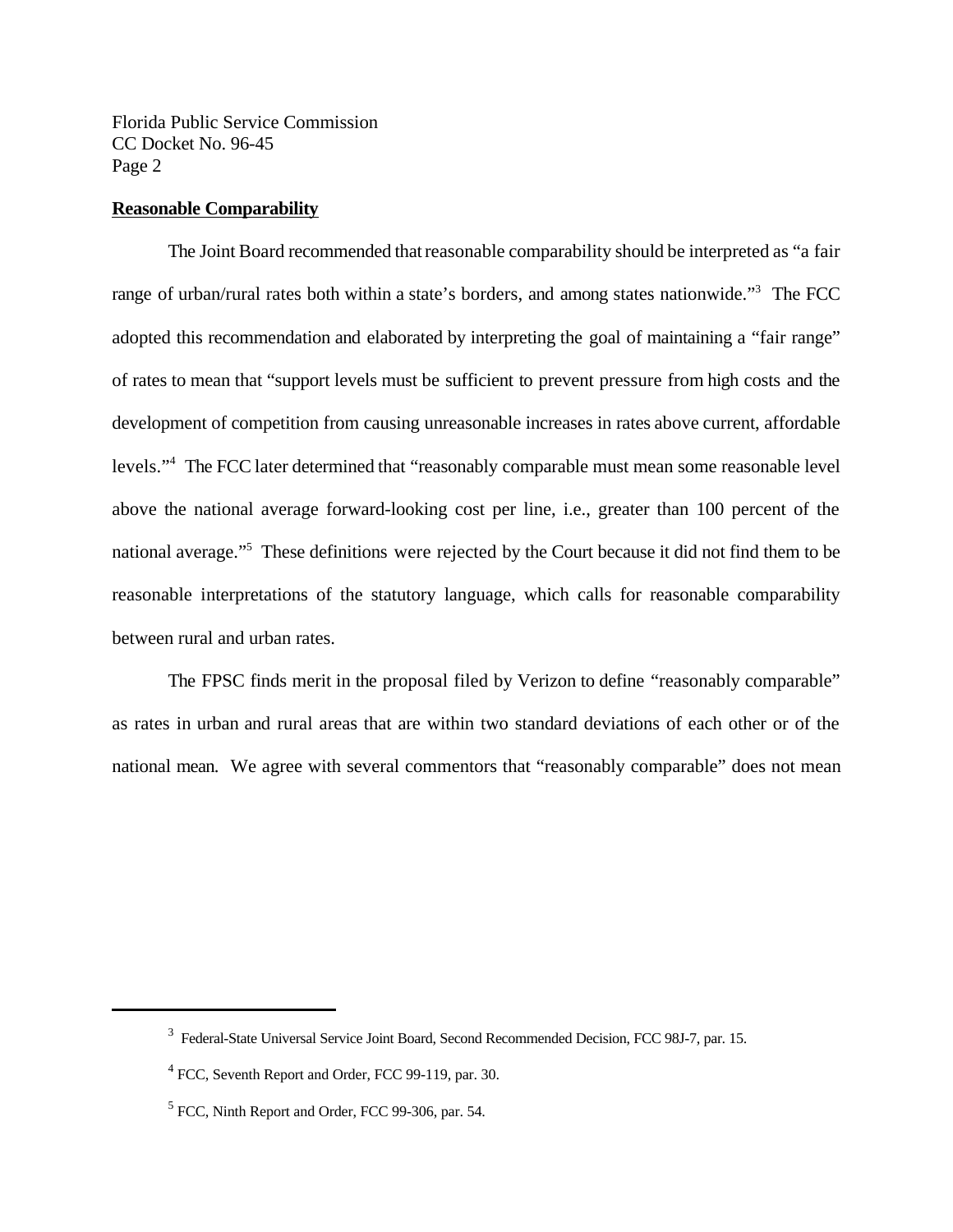identical.<sup>6</sup> Given the FCC-imposed time constraint on the Joint Board,<sup>7</sup> we believe that the data recently gathered by the General Accounting Office<sup>8</sup> could serve as a useful sample of rates.

#### **Sufficiency**

The Court also required the FCC to define "sufficient" more precisely so that the term can be reasonably related to the statutory principles, and then determine whether the funding mechanism will be sufficient for the principle of making all rates reasonably comparable to rates in urban areas. The FPSC believes that the Joint Board and the FCC must balance competing goals when defining "sufficiency." Specifically, the principle of achieving "reasonably comparable" urban and rural rates while maintaining the objective that the fund not be any larger than is necessary to achieve the various goals of section 254. Significant increases in the federal fund would only drive up the assessment on interstate telecommunications carriers, which would undoubtably be passed along by carriers to end users, making telephone service less affordable for all customers.

The FPSC agrees with the comments filed by Verizon that a sufficient fund "must be one that allows reasonable comparability of rates in urban and rural areas without causing excessive demands on the total universal assessment and without impairing the amount of funds available for other universal service programs." We believe that this is consistent with the previous recommendation of the Joint Board when it found thatthe costsupportfund should be only as large as necessary. The

<sup>&</sup>lt;sup>6</sup> Comments of Verizon, p. 6; Comments of the Ohio Consumers Counsel, the Maryland Office of Peoples' Counsel, the Maine Public Advocate Office, the Texas Office of Public Utility Counsel, and the Pennsylvania Office of Consumer Advocate, p. 4

<sup>&</sup>lt;sup>7</sup> FCC, Notice of Proposed Rulemaking and Order, FCC 02-41, par. 26.

<sup>&</sup>lt;sup>8</sup> General Accounting Office, Telecommunications - Federal and State Universal Service Programs and Challenges to Funding, GAO 02-187, rel. Feb 4, 2002.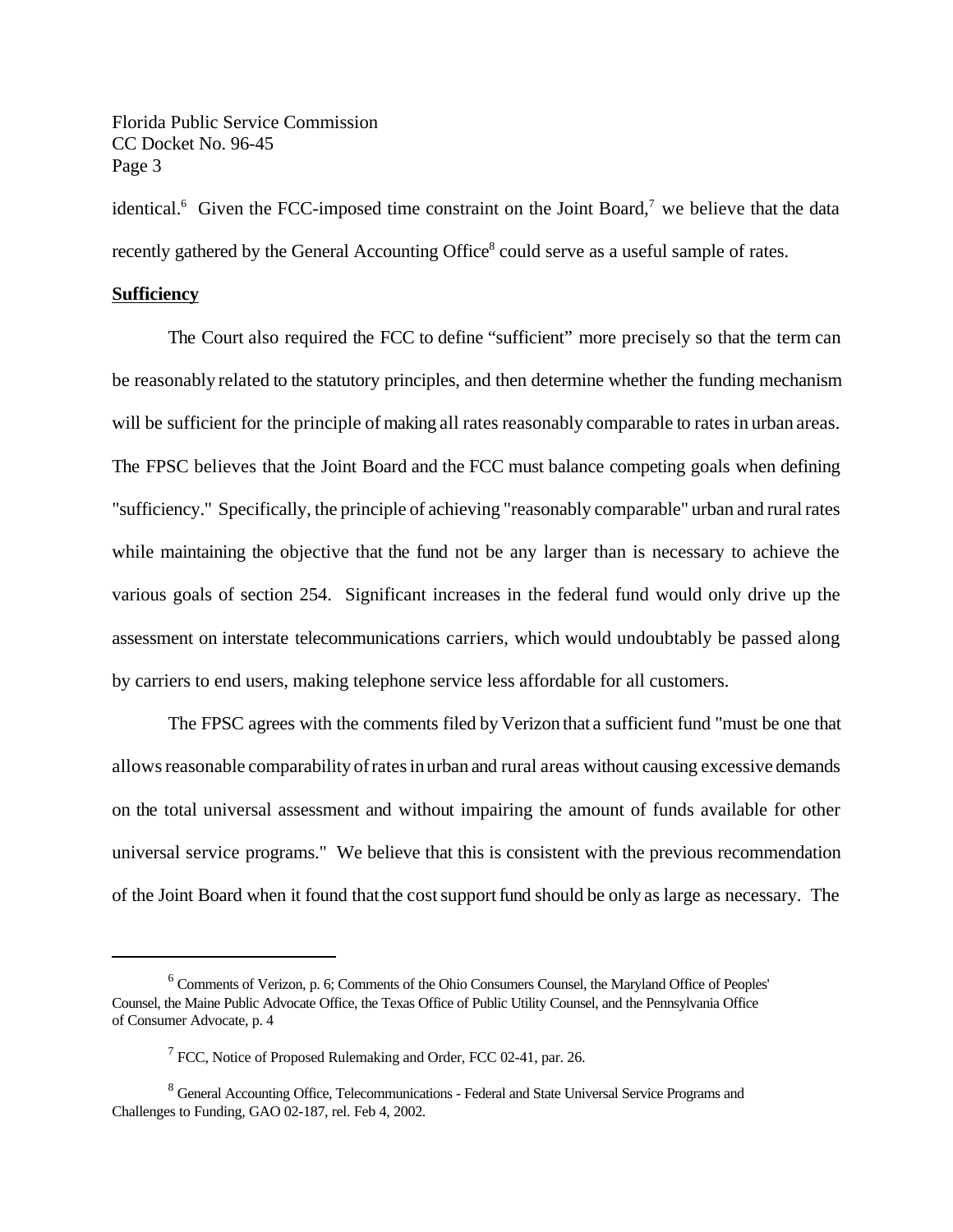Joint Board wished to ensure a "balance between consumers who directly receive the benefits of universal service support and those consumers who must pay for the support through their rates."<sup>9</sup> To that end, the FPSC also supports Verizon's proposal to define a "sufficient" federal high-cost fund as a fund that would provide assistance to states that cannot maintain rates that are "reasonably comparable" to the nationwide average due to high costs within those states.

#### **High-Cost Benchmark**

The Court found that the FCC did not justify how the 135 percent benchmark would meet the "reasonable comparability" or "sufficiency" standards as required by the Telecommunications Act. The Court acknowledged that the FCC's selection of a benchmark would necessarily be somewhat arbitrary and acknowledged that the FCC is entitled to deference. Yet, the Court determined that the FCC adopted its current benchmark, without establishing that it made an informed, rational choice based on the record.

The FCC should retain its existing cost-based approach in identifying states that need support from the federal fund. Providing federal support to above-average cost states will promote their ability to meet the statutory objectives and prevent average or low-cost states from using rate structure changes in rural areas to artificially create a need for additional federal support. The FPSC supports the use of the current benchmark and believes there is merit to evaluating it in a manner similar to that used to determine "reasonable comparability" of rates. Verizon noted in its comments

<sup>&</sup>lt;sup>9</sup> Federal-State Universal Service Joint Board, Second Recommend Decision, FCC 98J-7, par. 47.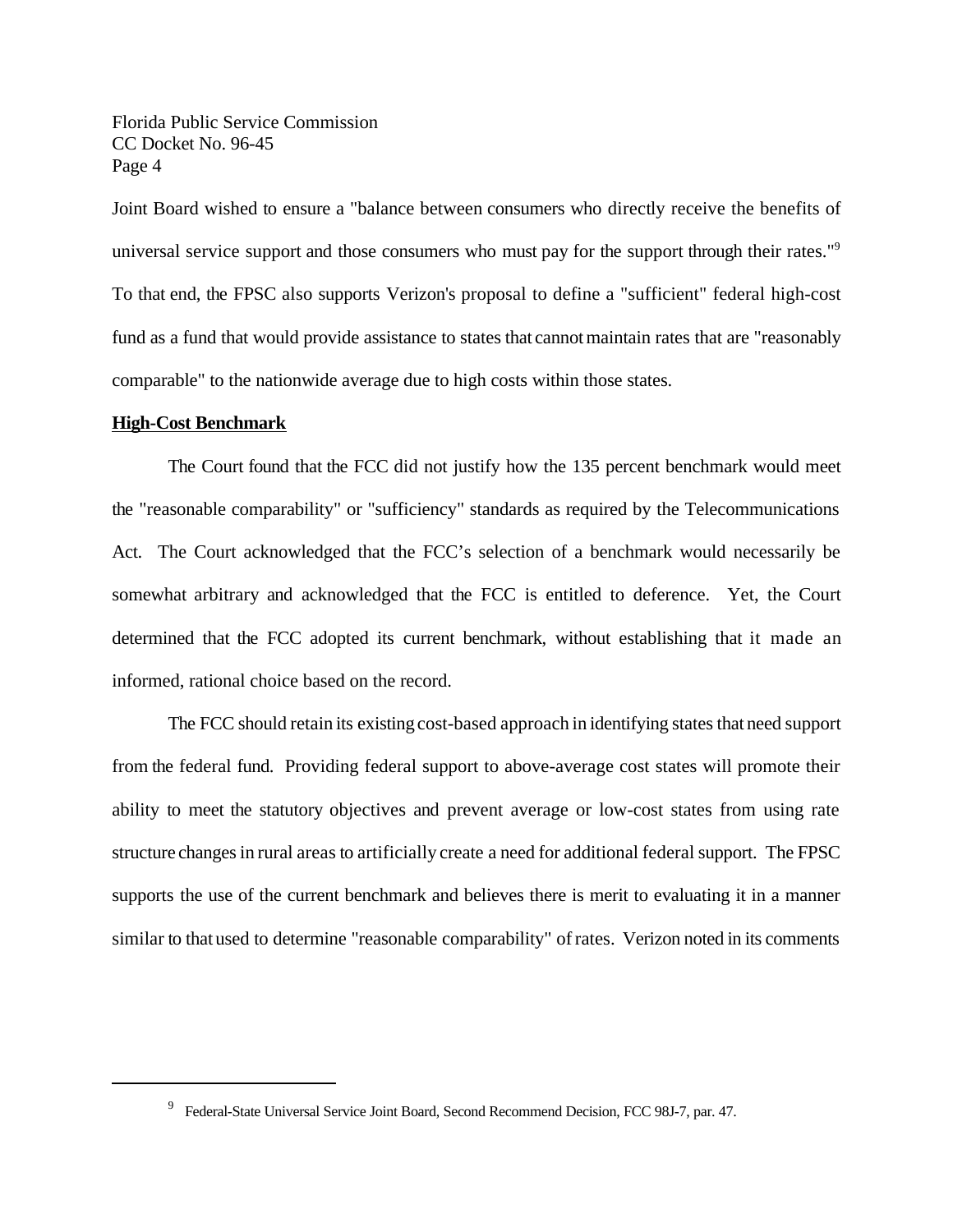that such an analysis would generate a benchmark of approximately 132 percent.<sup>10</sup> The FPSC contends that Verizon's analysis supports the current benchmark of 135 percent.

## **State Inducements**

The 10<sup>th</sup> Circuit Court of Appeals concluded that the FCC must develop mechanisms to induce adequate state action in order to assure reasonably comparable rates between rural and urban areas. The Federal Communications Commission (FCC), in turn, has asked for comment on how it should induce states to implement a mechanism to support universal service.

The FPSC suggests that there is a way to induce states to take actions to alleviate the burden that the particular states are causing on the federal high-cost universal service support mechanism for non-rural carriers. The FCC should not however, dictate the method that states take to address high-cost support.

The FPSC does see a benefit in adding a layer of accountability into the program as to the individual states' need for high cost support. The FCC could require that state commissions provide notification of the steps their state has taken to achieve this rate comparability. The FPSC agrees with Verizon that states should be allowed to verify rate comparability within the state by showing either:

- (1) that its rates in urban and rural areas are within two standard deviations of each other; or
- (2) that its rates in rural areas are within two standard deviations of the nationwide average urban rate.

<sup>&</sup>lt;sup>10</sup> Comments of Verizon, p 9.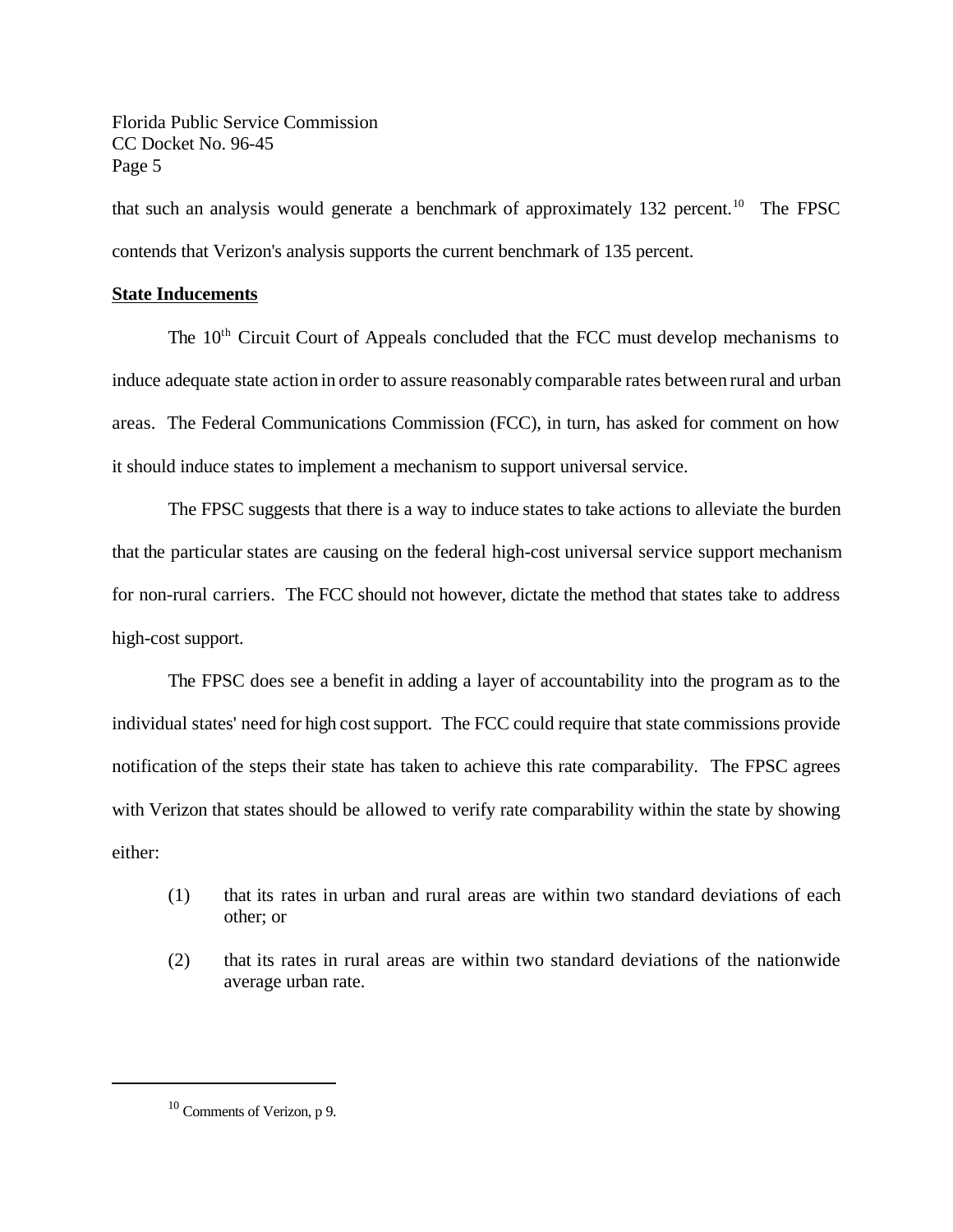This information will shine a spotlight on those states that are not taking sufficient steps to address their state's needs.

In the alternative, the FCC should embark on a collaborative model of "state inducements" that will satisfy the Court's remand. Under this model, the FCC would undertake an outreach with the states to develop appropriate "inducements" in instances where rate comparability within a state has not been achieved. In no way should these "inducements" be preemptive of a state legislature's authority to make policy decisions regarding whether or not there is a state universal service mechanism. The FCC could send a few staff to meet with individual State Commissions on this matter or establish individual conference calls to develop incentives for states to address their highcost universal service needs. Again, it seems to us that the focus should begin with those states which are net recipients of the Federal program funds.

Respectfully submitted,

 $/ s /$ 

Cynthia B. Miller, Esquire Office of Federal & Legislative Liaison (850) 413-6082

FLORIDA PUBLIC SERVICE COMMISSION 2540 Shumard Oak Boulevard Tallahassee, Florida 32399-0850

DATED: April 25, 2002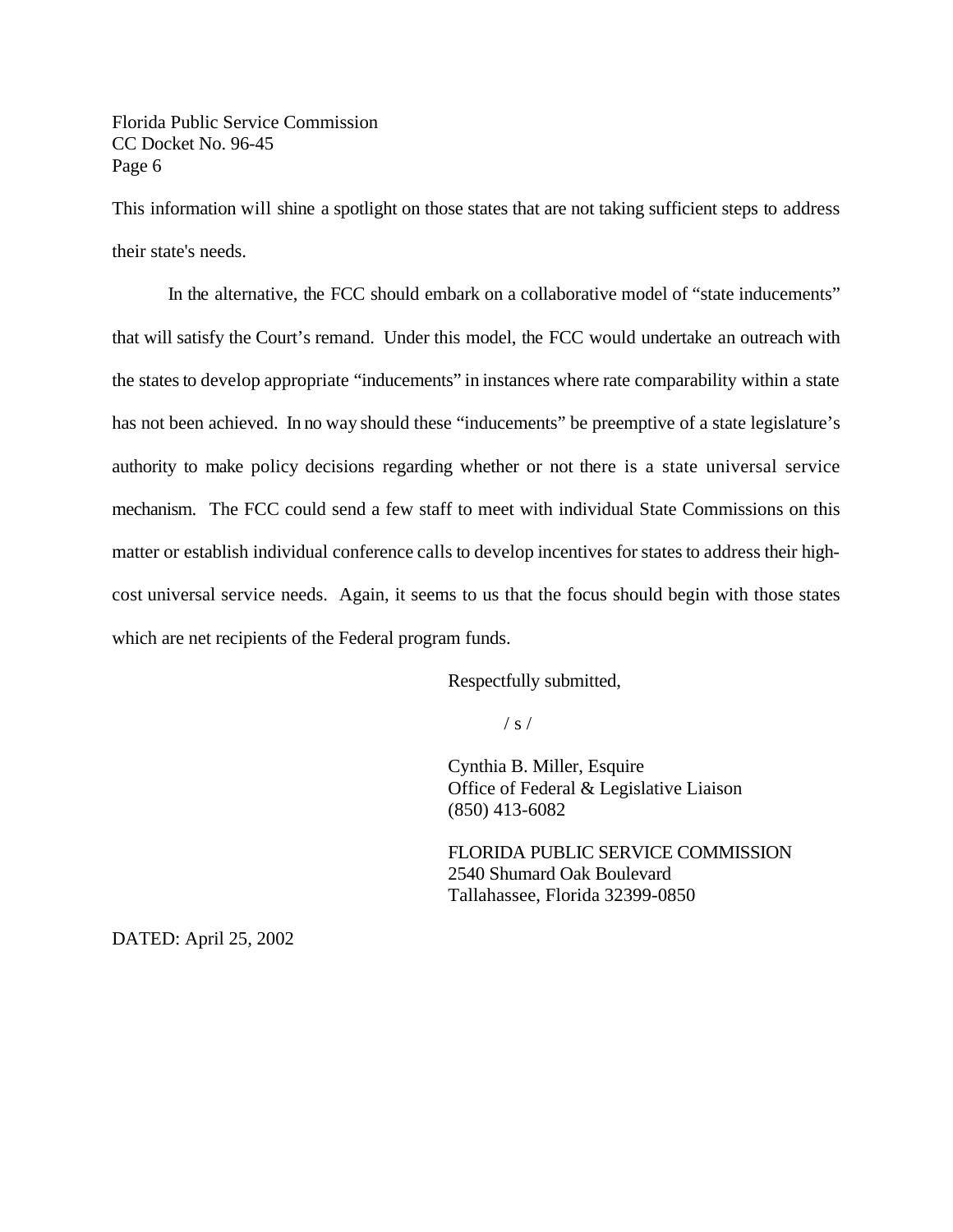## Before the Federal Communications Commission Washington, D.C. 20554

| In the Matter of             |                     |
|------------------------------|---------------------|
|                              |                     |
| Federal-State Joint Board on | CC Docket No. 96-45 |
| Universal Service            |                     |
|                              |                     |

## CERTIFICATE OF SERVICE

I hereby certify that a true and correct copy of the foregoing comments will be mailed to the

persons on the attached list.

 $/ s /$ 

CYNTHIA B. MILLER Office of Federal and Legislative Liaison (850) 413-6082

\_\_\_\_\_\_\_\_\_\_\_\_\_\_\_\_\_\_\_\_\_\_\_\_\_\_\_\_\_\_\_

FLORIDA PUBLIC SERVICE COMMISSION 2540 Shumard Oak Boulevard Tallahassee, Florida 32399-0850

DATED: April 25, 2002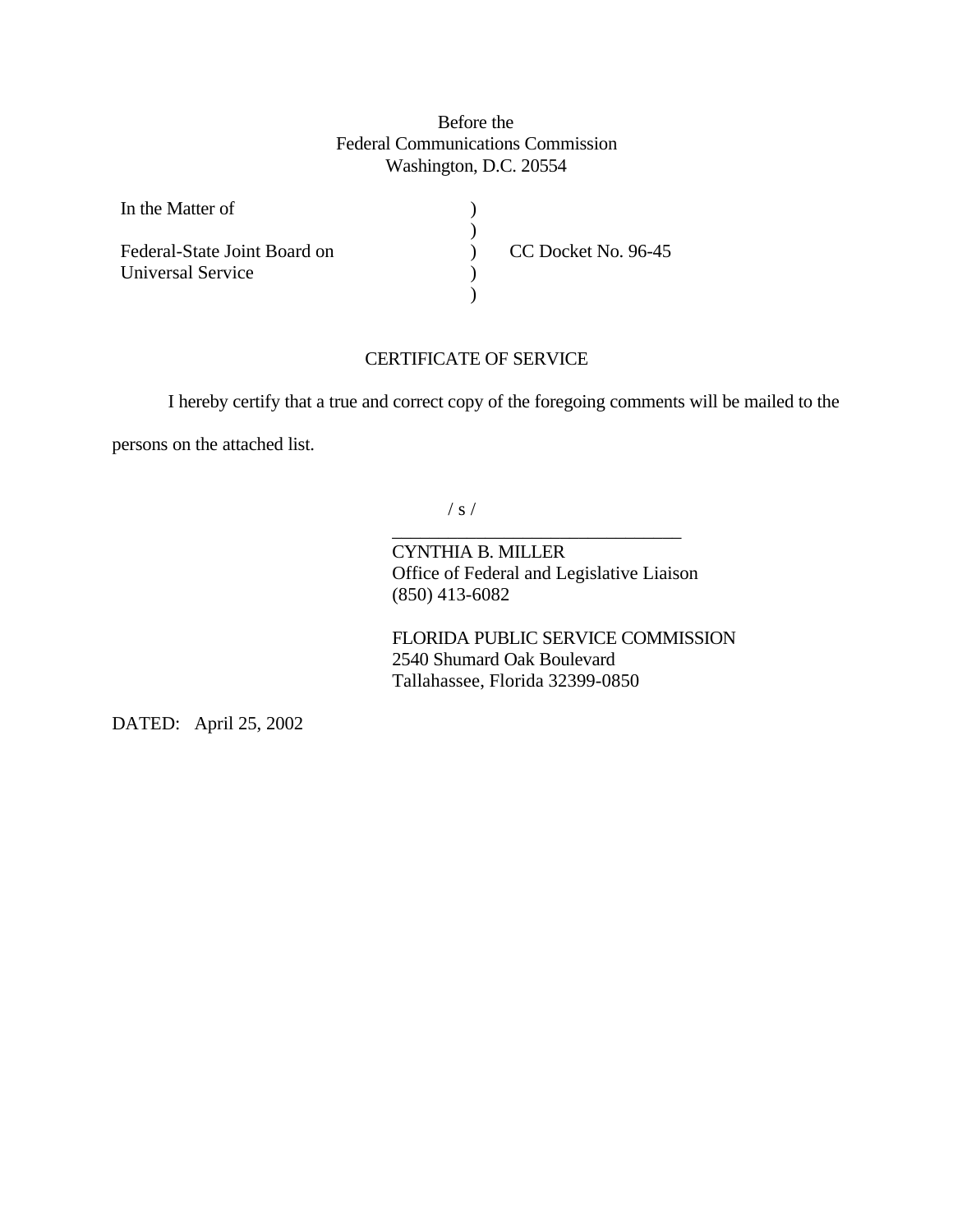## Service List CC Docket No. 96-45

The Honorable Michael Powell, Chairman Federal Communications Commission 445 Twelfth St., SW, Rm. 8-B201 Washington, D.C. 20554

The Honorable Michael J. Copps, Commissioner Federal Communications Commission 445 Twelfth St., SW, Rm. 8-A302 Washington, D.C. 20554

Mary E. Newmeyer Federal/Congressional Affairs Alabama Public Service Commission 100 N. Union St., Ste. 800 Montgomery, AL 36104

Lori Kenyon, Common Carrier Specialist Regulatory Commission of Alaska 1016 W. 6<sup>th</sup> Ave., Ste. 400 Anchorage, AK 99501-1693

Earl Poucher, Legislative Analyst Office of Public Counsel 111 W. Madison St., Rm. 812 Tallahassee, FL 32399-1400

Larry M. Stevens Iowa Utilities Board 350 Maple St. Des Moines, IA 50319

Nancy Zearfoss, Ph.D. Maryland Public Service Commission 6 Saint Paul St., 16<sup>th</sup> Floor Baltimore, MD 21202-6806

Mike H. Lee Montana Public Service Commission 1701 Prospect Ave./P.O. Box 202601 Helena, MT 59601-2601

Charles Bolle, Policy Adviser Nevada Public Utilities Commission 1150 E. William St. Carson City, NV 89701-3105

The Honorable Kathleen Q. Abernathy, Commissioner Federal Communications Commission 445 Twelfth St., SW, Rm. 8-B115 Washington, D.C. 20554

The Honorable Kevin J. Martin, Commissioner Federal Communications Commission 445 Twelfth St., SW, Rm. 8-A204 Washington, D.C. 20554

The Honorable Nanette G. Thompson, Chair Regulatory Commission of Alaska 1016 W. 6<sup>th</sup> Ave., Ste. 400 Anchorage, AK 99501

Peter A. Pescosolido Connecticut Dept. of Public Utility Control 10 Franklin Square New Britain, CT 06051

Jennifer A. Gilmore Indiana Utility Reg. Commission 302 W. Washington St., Ste. E306 Indianapolis, IN 46204

Joel B. Shifman, Esq. Maine Public Utilities Commission 242 State St., State House, Station 18 Augusta, Maine 04333-0018

The Honorable Bob Rowe Montana Public Service Commission 1701 Prospect Avenue/P.O. Box 202601 Helena, MT 59620-2601

Jeff Pursley Nebraska Public Service Commission 300 The Atrium, 1200 N. St./P.O. Box 94927 Lincoln, Nebraska 68508

The Honorable Thomas J. Dunleavy New York Public Service Commission One Penn Plaza, 8<sup>th</sup> Floor New York, NY 10119